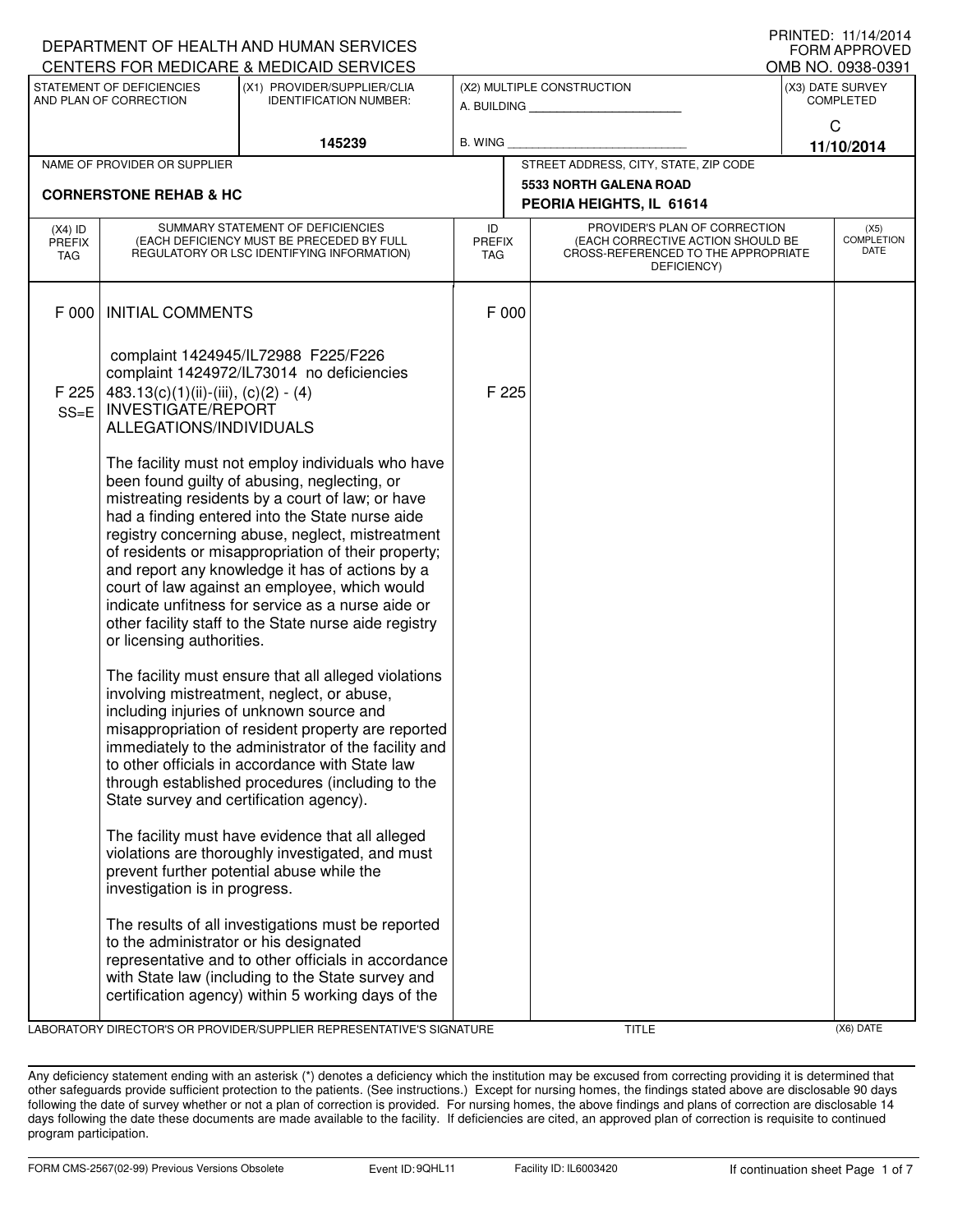|                                                          |                                   | DEPARTMENT OF HEALTH AND HUMAN SERVICES<br>CENTERS FOR MEDICARE & MEDICAID SERVICES                       |                            |                                   |                                                                                         |                  | FNIIVIED. II/I4/ZUI4<br><b>FORM APPROVED</b><br>OMB NO. 0938-0391 |  |  |
|----------------------------------------------------------|-----------------------------------|-----------------------------------------------------------------------------------------------------------|----------------------------|-----------------------------------|-----------------------------------------------------------------------------------------|------------------|-------------------------------------------------------------------|--|--|
| STATEMENT OF DEFICIENCIES<br>(X1) PROVIDER/SUPPLIER/CLIA |                                   |                                                                                                           |                            |                                   | (X2) MULTIPLE CONSTRUCTION                                                              | (X3) DATE SURVEY |                                                                   |  |  |
|                                                          | AND PLAN OF CORRECTION            | <b>IDENTIFICATION NUMBER:</b>                                                                             |                            |                                   | A. BUILDING                                                                             | <b>COMPLETED</b> |                                                                   |  |  |
|                                                          |                                   | 145239                                                                                                    |                            | C<br><b>B. WING</b><br>11/10/2014 |                                                                                         |                  |                                                                   |  |  |
| NAME OF PROVIDER OR SUPPLIER                             |                                   |                                                                                                           |                            |                                   | STREET ADDRESS, CITY, STATE, ZIP CODE                                                   |                  |                                                                   |  |  |
|                                                          | <b>CORNERSTONE REHAB &amp; HC</b> |                                                                                                           |                            |                                   | <b>5533 NORTH GALENA ROAD</b>                                                           |                  |                                                                   |  |  |
|                                                          |                                   | SUMMARY STATEMENT OF DEFICIENCIES                                                                         |                            |                                   | PEORIA HEIGHTS, IL 61614<br>PROVIDER'S PLAN OF CORRECTION                               |                  |                                                                   |  |  |
| $(X4)$ ID<br><b>PREFIX</b><br>TAG                        |                                   | (EACH DEFICIENCY MUST BE PRECEDED BY FULL<br>REGULATORY OR LSC IDENTIFYING INFORMATION)                   | ID<br><b>PREFIX</b><br>TAG |                                   | (EACH CORRECTIVE ACTION SHOULD BE<br>CROSS-REFERENCED TO THE APPROPRIATE<br>DEFICIENCY) |                  | (X5)<br><b>COMPLETION</b><br>DATE                                 |  |  |
| F 225                                                    |                                   |                                                                                                           |                            |                                   |                                                                                         |                  |                                                                   |  |  |
|                                                          | Continued From page 1             | incident, and if the alleged violation is verified                                                        | F 225                      |                                   |                                                                                         |                  |                                                                   |  |  |
|                                                          |                                   | appropriate corrective action must be taken.                                                              |                            |                                   |                                                                                         |                  |                                                                   |  |  |
|                                                          |                                   |                                                                                                           |                            |                                   |                                                                                         |                  |                                                                   |  |  |
|                                                          |                                   |                                                                                                           |                            |                                   |                                                                                         |                  |                                                                   |  |  |
|                                                          | by:                               | This REQUIREMENT is not met as evidenced                                                                  |                            |                                   |                                                                                         |                  |                                                                   |  |  |
|                                                          |                                   | Based on interview and record review, the facility                                                        |                            |                                   |                                                                                         |                  |                                                                   |  |  |
|                                                          |                                   | failed to investigate an allegation of abuse and                                                          |                            |                                   |                                                                                         |                  |                                                                   |  |  |
|                                                          |                                   | protect a resident during an investigation of an<br>allegation of abuse. This failure affects six of nine |                            |                                   |                                                                                         |                  |                                                                   |  |  |
|                                                          |                                   | residents (R2, R3, R6, R7, R8 and R9) reviewed                                                            |                            |                                   |                                                                                         |                  |                                                                   |  |  |
|                                                          |                                   | for a abuse in a sample of nine and 11 residents<br>(R10-R20 in the supplemental sample.                  |                            |                                   |                                                                                         |                  |                                                                   |  |  |
|                                                          | Findings Include:                 |                                                                                                           |                            |                                   |                                                                                         |                  |                                                                   |  |  |
|                                                          |                                   | On 11/5/14 at 12:00 P.M., E14 (Certified Nursing                                                          |                            |                                   |                                                                                         |                  |                                                                   |  |  |
|                                                          |                                   | Assistant) CNA stated, "Around 7:00 to 8:00<br>o'clock (R2) was in (R2)'s wheelchair going down           |                            |                                   |                                                                                         |                  |                                                                   |  |  |
|                                                          |                                   | the hallway. E17 (CNA) came up the hall with                                                              |                            |                                   |                                                                                         |                  |                                                                   |  |  |
|                                                          |                                   | (R2), pushing (R2) real fast. The medication cart                                                         |                            |                                   |                                                                                         |                  |                                                                   |  |  |
|                                                          |                                   | was in the hallway. I heard E17 say, 'No (R2)' and<br>saw (E17) grab (R2)'s wheelchair and push (R2)      |                            |                                   |                                                                                         |                  |                                                                   |  |  |
|                                                          |                                   | into the med cart. (R2) started crying. I calmed                                                          |                            |                                   |                                                                                         |                  |                                                                   |  |  |
|                                                          |                                   | (R2) down a little bit and I asked E17 why did she<br>do that? (E17) didn't answer me. We were            |                            |                                   |                                                                                         |                  |                                                                   |  |  |
|                                                          |                                   | working short (of staff) that night and (E17) had a                                                       |                            |                                   |                                                                                         |                  |                                                                   |  |  |
|                                                          |                                   | lot of lights going off on her hall. I reported it to                                                     |                            |                                   |                                                                                         |                  |                                                                   |  |  |
|                                                          |                                   | (E16) (Licensed Practical Nurse) right away.<br>(E16) said something to (E17) and then she                |                            |                                   |                                                                                         |                  |                                                                   |  |  |
|                                                          | called (E12)."                    |                                                                                                           |                            |                                   |                                                                                         |                  |                                                                   |  |  |
|                                                          |                                   | On 11/5/14 at 12:10 P.M., E12 (Licensed                                                                   |                            |                                   |                                                                                         |                  |                                                                   |  |  |
|                                                          |                                   | Practical Nurse) stated, "I received a call from                                                          |                            |                                   |                                                                                         |                  |                                                                   |  |  |
|                                                          |                                   | the facility in the evening $(11/2/14)$ concerning<br>(R2). (E16) (Licensed Practical Nurse) called and   |                            |                                   |                                                                                         |                  |                                                                   |  |  |
|                                                          |                                   | said 'I just want to give you a heads up                                                                  |                            |                                   |                                                                                         |                  |                                                                   |  |  |
|                                                          |                                   | concerning (R2). I witnessed a CNA, (E17) push                                                            |                            |                                   |                                                                                         |                  |                                                                   |  |  |

FORM CMS-2567(02-99) Previous Versions Obsolete **10** Event ID: 9QHL11 Facility ID: IL6003420 If continuation sheet Page 2 of 7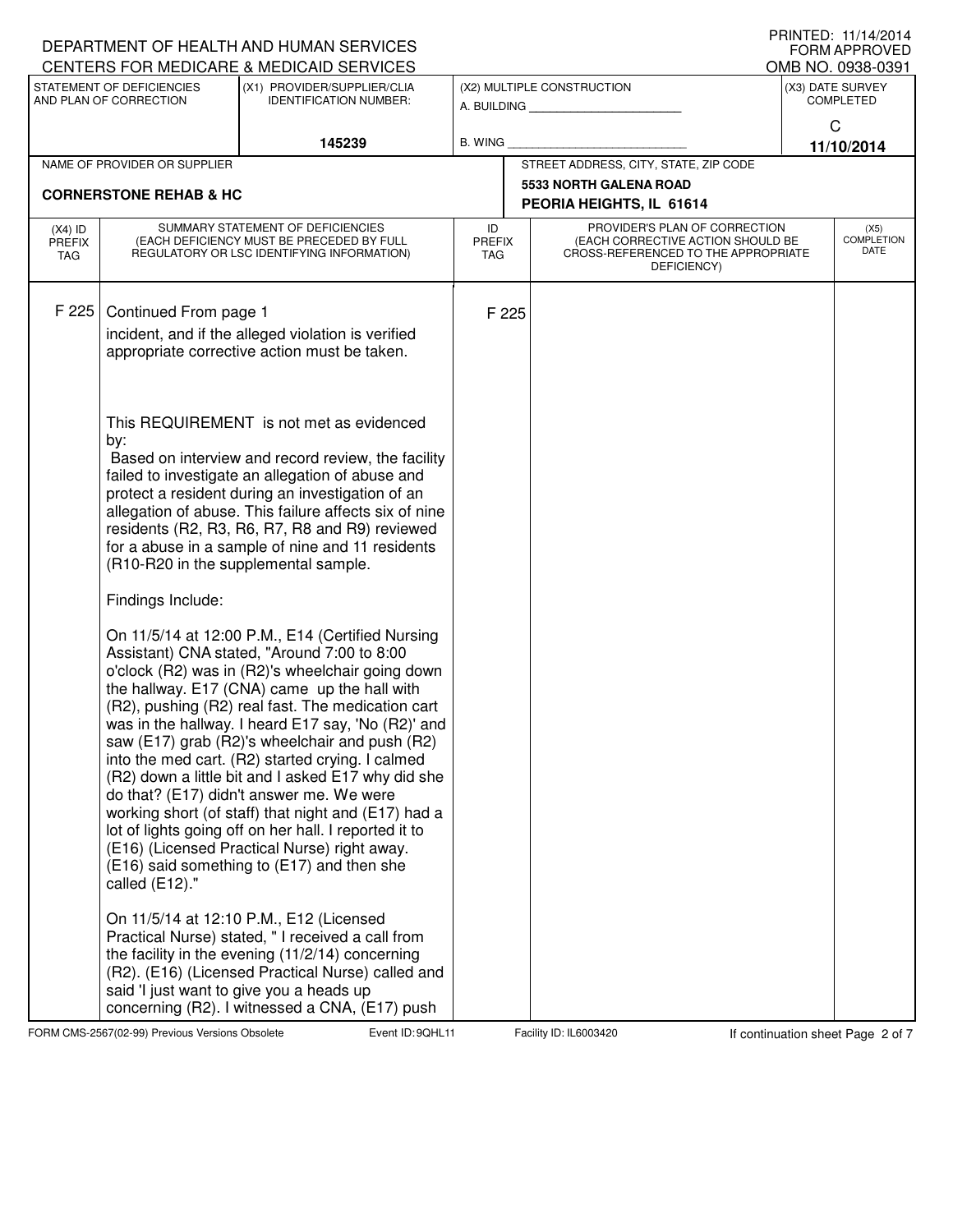| CENTERS FOR MEDICARE & MEDICAID SERVICES<br>OMB NO. 0938-0391<br>STATEMENT OF DEFICIENCIES<br>(X1) PROVIDER/SUPPLIER/CLIA<br>(X2) MULTIPLE CONSTRUCTION<br>(X3) DATE SURVEY<br>AND PLAN OF CORRECTION<br><b>IDENTIFICATION NUMBER:</b><br><b>COMPLETED</b><br>A. BUILDING<br>C<br>145239<br><b>B. WING</b><br>11/10/2014<br>NAME OF PROVIDER OR SUPPLIER<br>STREET ADDRESS, CITY, STATE, ZIP CODE<br><b>5533 NORTH GALENA ROAD</b><br><b>CORNERSTONE REHAB &amp; HC</b><br>PEORIA HEIGHTS, IL 61614<br>PROVIDER'S PLAN OF CORRECTION<br>SUMMARY STATEMENT OF DEFICIENCIES<br>ID<br>(X5)<br>$(X4)$ ID<br><b>COMPLETION</b><br>(EACH DEFICIENCY MUST BE PRECEDED BY FULL<br>(EACH CORRECTIVE ACTION SHOULD BE<br><b>PREFIX</b><br><b>PREFIX</b><br>DATE<br>CROSS-REFERENCED TO THE APPROPRIATE<br>REGULATORY OR LSC IDENTIFYING INFORMATION)<br><b>TAG</b><br>TAG<br>DEFICIENCY)<br>F 225<br>Continued From page 2<br>F 225<br>(R2) into a med cart.' I told (E16) to monitor (R2)<br>for bruising. I said I would notify the (Director of<br>Nursing) DON. The DON (E2) didn't answer, so I<br>texted her. I didn't call anyone else. I did not send<br>(E17) home that night."<br>On 11/5/14 at 1:45 P.M., E15 (CNA) stated, "At<br>the beginning of second shift on (11/2/14), it was<br>real short (staffed). E17 was sent to the East Hall,<br>(E17) was very unhappy about it. During supper,<br>me and $(E17)$ were in the dining room and $(E17)$<br>was standing next to a lady that started vomiting.<br>(E17) had to clean it up, (E17) was very unhappy<br>about it. Around 7:00 (o'clock), I was at the desk<br>with (E14) and saw (E17) going down the hall<br>with (R2) in (R2)'s wheelchair. (E17) pushed (R2)<br>intentionally right into the med cart. (R2) started<br>crying. I went and got (E16) and (E16) asked (R2)<br>if $(E17)$ shoved $(R2)$ into the cart and $(R2)$ said<br>yes. (E16) called (E12) and said 'I didn't send<br>(E17) home because we are too short-staffed."<br>On 11/5/14 at 1:58 P.M., E16 (Licensed Practical<br>Nurse) LPN stated, " Around 7:00 o'clock<br>$(11/2/14)$ , E15 came to me and told me (E17)<br>pushed (R2) into my medication cart. (E17)<br>normally works NW hall and was floated to East<br>hall. You could tell (E17) was not happy about it. I<br>reported it to (E12) later that night. (E17) finished<br>(E17)'s shift and punched out at 10:00 o'clock. I<br>did not send (E17) home that night, I was told not<br>to send anybody home without getting the okay |  |  | DEPARTMENT OF HEALTH AND HUMAN SERVICES |  |  | ▏▎▎▏▎▎▎▏▏▁ <i>ື</i><br><b>FORM APPROVED</b> |
|---------------------------------------------------------------------------------------------------------------------------------------------------------------------------------------------------------------------------------------------------------------------------------------------------------------------------------------------------------------------------------------------------------------------------------------------------------------------------------------------------------------------------------------------------------------------------------------------------------------------------------------------------------------------------------------------------------------------------------------------------------------------------------------------------------------------------------------------------------------------------------------------------------------------------------------------------------------------------------------------------------------------------------------------------------------------------------------------------------------------------------------------------------------------------------------------------------------------------------------------------------------------------------------------------------------------------------------------------------------------------------------------------------------------------------------------------------------------------------------------------------------------------------------------------------------------------------------------------------------------------------------------------------------------------------------------------------------------------------------------------------------------------------------------------------------------------------------------------------------------------------------------------------------------------------------------------------------------------------------------------------------------------------------------------------------------------------------------------------------------------------------------------------------------------------------------------------------------------------------------------------------------------------------------------------------------------------------------------------------------------------------------------------------------------------------------------------------------------------------------------------------------------------------|--|--|-----------------------------------------|--|--|---------------------------------------------|
|                                                                                                                                                                                                                                                                                                                                                                                                                                                                                                                                                                                                                                                                                                                                                                                                                                                                                                                                                                                                                                                                                                                                                                                                                                                                                                                                                                                                                                                                                                                                                                                                                                                                                                                                                                                                                                                                                                                                                                                                                                                                                                                                                                                                                                                                                                                                                                                                                                                                                                                                       |  |  |                                         |  |  |                                             |
|                                                                                                                                                                                                                                                                                                                                                                                                                                                                                                                                                                                                                                                                                                                                                                                                                                                                                                                                                                                                                                                                                                                                                                                                                                                                                                                                                                                                                                                                                                                                                                                                                                                                                                                                                                                                                                                                                                                                                                                                                                                                                                                                                                                                                                                                                                                                                                                                                                                                                                                                       |  |  |                                         |  |  |                                             |
|                                                                                                                                                                                                                                                                                                                                                                                                                                                                                                                                                                                                                                                                                                                                                                                                                                                                                                                                                                                                                                                                                                                                                                                                                                                                                                                                                                                                                                                                                                                                                                                                                                                                                                                                                                                                                                                                                                                                                                                                                                                                                                                                                                                                                                                                                                                                                                                                                                                                                                                                       |  |  |                                         |  |  |                                             |
|                                                                                                                                                                                                                                                                                                                                                                                                                                                                                                                                                                                                                                                                                                                                                                                                                                                                                                                                                                                                                                                                                                                                                                                                                                                                                                                                                                                                                                                                                                                                                                                                                                                                                                                                                                                                                                                                                                                                                                                                                                                                                                                                                                                                                                                                                                                                                                                                                                                                                                                                       |  |  |                                         |  |  |                                             |
|                                                                                                                                                                                                                                                                                                                                                                                                                                                                                                                                                                                                                                                                                                                                                                                                                                                                                                                                                                                                                                                                                                                                                                                                                                                                                                                                                                                                                                                                                                                                                                                                                                                                                                                                                                                                                                                                                                                                                                                                                                                                                                                                                                                                                                                                                                                                                                                                                                                                                                                                       |  |  |                                         |  |  |                                             |
|                                                                                                                                                                                                                                                                                                                                                                                                                                                                                                                                                                                                                                                                                                                                                                                                                                                                                                                                                                                                                                                                                                                                                                                                                                                                                                                                                                                                                                                                                                                                                                                                                                                                                                                                                                                                                                                                                                                                                                                                                                                                                                                                                                                                                                                                                                                                                                                                                                                                                                                                       |  |  |                                         |  |  |                                             |
|                                                                                                                                                                                                                                                                                                                                                                                                                                                                                                                                                                                                                                                                                                                                                                                                                                                                                                                                                                                                                                                                                                                                                                                                                                                                                                                                                                                                                                                                                                                                                                                                                                                                                                                                                                                                                                                                                                                                                                                                                                                                                                                                                                                                                                                                                                                                                                                                                                                                                                                                       |  |  |                                         |  |  |                                             |
| from the higher ups. I did not call the<br>Administrator. (E12) said she would take care of<br>it."<br>On 11/5/14 at 1:35 P.M., (E17) (Certified Nursing<br>Assistant) CNA stated, "Usually I work NW hall, I<br>got pulled to East (Hall) (11/2/14). There were five                                                                                                                                                                                                                                                                                                                                                                                                                                                                                                                                                                                                                                                                                                                                                                                                                                                                                                                                                                                                                                                                                                                                                                                                                                                                                                                                                                                                                                                                                                                                                                                                                                                                                                                                                                                                                                                                                                                                                                                                                                                                                                                                                                                                                                                                 |  |  |                                         |  |  |                                             |

FORM CMS-2567(02-99) Previous Versions Obsolete **900 Event ID: 9QHL11** Facility ID: IL6003420 If continuation sheet Page 3 of 7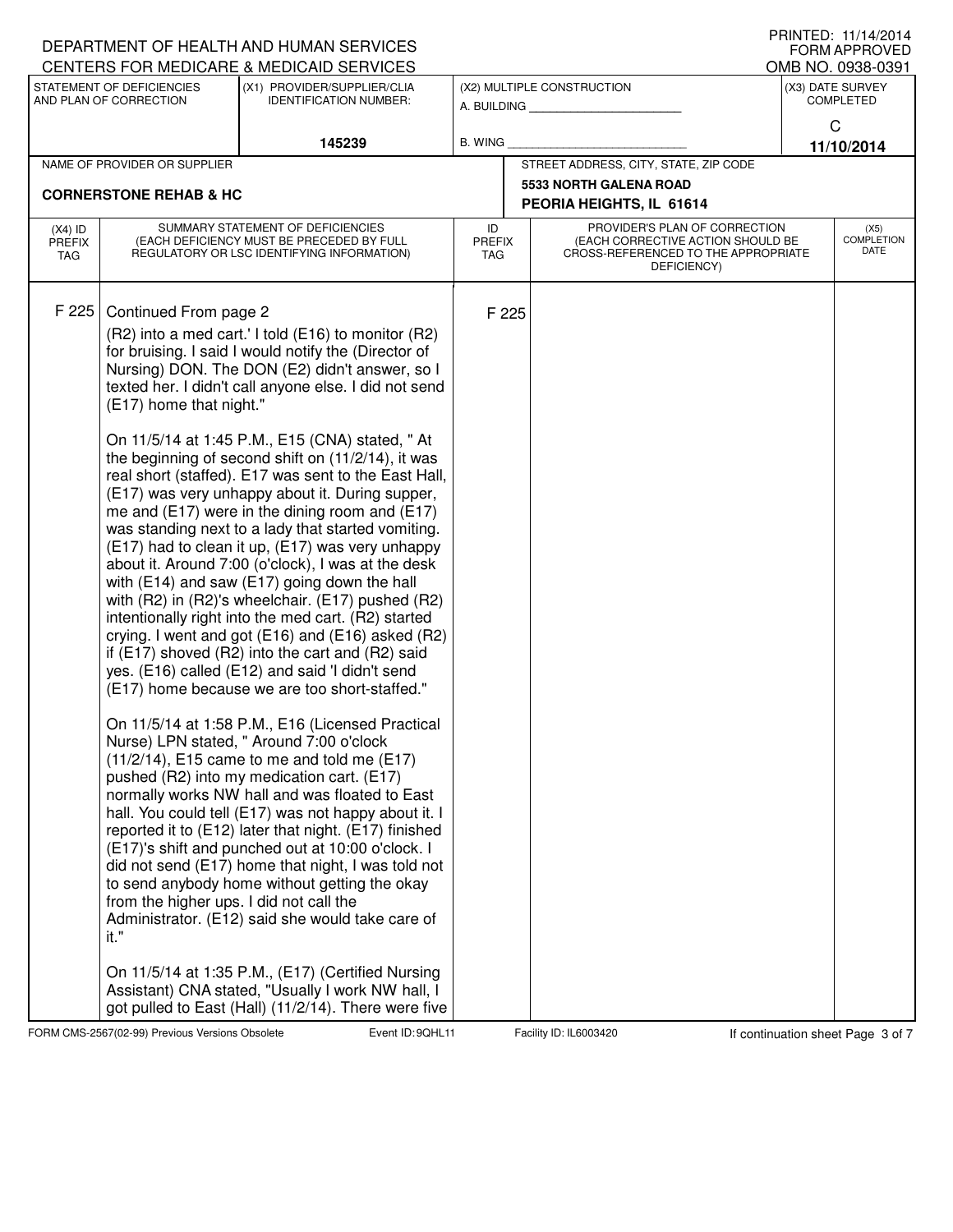|                                                                                                                     |                                                                                                                                                                             | DEPARTMENT OF HEALTH AND HUMAN SERVICES<br>CENTERS FOR MEDICARE & MEDICAID SERVICES                                                                                                                                                                                                                                                                                                                                                                                                                                                                                                                                                                                                                                                                                                                                                                                                                                                                                                                                                                                                                                                                                                                                                                                                                                                                                                       |                                   |                                           |                                                                                                                          |                 | I I III I I L L . I I / I 4/ Z U I 4<br><b>FORM APPROVED</b><br>OMB NO. 0938-0391 |  |
|---------------------------------------------------------------------------------------------------------------------|-----------------------------------------------------------------------------------------------------------------------------------------------------------------------------|-------------------------------------------------------------------------------------------------------------------------------------------------------------------------------------------------------------------------------------------------------------------------------------------------------------------------------------------------------------------------------------------------------------------------------------------------------------------------------------------------------------------------------------------------------------------------------------------------------------------------------------------------------------------------------------------------------------------------------------------------------------------------------------------------------------------------------------------------------------------------------------------------------------------------------------------------------------------------------------------------------------------------------------------------------------------------------------------------------------------------------------------------------------------------------------------------------------------------------------------------------------------------------------------------------------------------------------------------------------------------------------------|-----------------------------------|-------------------------------------------|--------------------------------------------------------------------------------------------------------------------------|-----------------|-----------------------------------------------------------------------------------|--|
| STATEMENT OF DEFICIENCIES<br>(X1) PROVIDER/SUPPLIER/CLIA<br>AND PLAN OF CORRECTION<br><b>IDENTIFICATION NUMBER:</b> |                                                                                                                                                                             |                                                                                                                                                                                                                                                                                                                                                                                                                                                                                                                                                                                                                                                                                                                                                                                                                                                                                                                                                                                                                                                                                                                                                                                                                                                                                                                                                                                           |                                   | (X2) MULTIPLE CONSTRUCTION<br>A. BUILDING | (X3) DATE SURVEY<br><b>COMPLETED</b>                                                                                     |                 |                                                                                   |  |
|                                                                                                                     |                                                                                                                                                                             | 145239                                                                                                                                                                                                                                                                                                                                                                                                                                                                                                                                                                                                                                                                                                                                                                                                                                                                                                                                                                                                                                                                                                                                                                                                                                                                                                                                                                                    | <b>B. WING</b>                    |                                           |                                                                                                                          | C<br>11/10/2014 |                                                                                   |  |
| NAME OF PROVIDER OR SUPPLIER                                                                                        |                                                                                                                                                                             |                                                                                                                                                                                                                                                                                                                                                                                                                                                                                                                                                                                                                                                                                                                                                                                                                                                                                                                                                                                                                                                                                                                                                                                                                                                                                                                                                                                           |                                   | STREET ADDRESS, CITY, STATE, ZIP CODE     |                                                                                                                          |                 |                                                                                   |  |
| <b>CORNERSTONE REHAB &amp; HC</b>                                                                                   |                                                                                                                                                                             |                                                                                                                                                                                                                                                                                                                                                                                                                                                                                                                                                                                                                                                                                                                                                                                                                                                                                                                                                                                                                                                                                                                                                                                                                                                                                                                                                                                           |                                   |                                           | <b>5533 NORTH GALENA ROAD</b>                                                                                            |                 |                                                                                   |  |
|                                                                                                                     |                                                                                                                                                                             |                                                                                                                                                                                                                                                                                                                                                                                                                                                                                                                                                                                                                                                                                                                                                                                                                                                                                                                                                                                                                                                                                                                                                                                                                                                                                                                                                                                           |                                   |                                           | PEORIA HEIGHTS, IL 61614                                                                                                 |                 |                                                                                   |  |
| $(X4)$ ID<br>PREFIX<br>TAG                                                                                          |                                                                                                                                                                             | SUMMARY STATEMENT OF DEFICIENCIES<br>(EACH DEFICIENCY MUST BE PRECEDED BY FULL<br>REGULATORY OR LSC IDENTIFYING INFORMATION)                                                                                                                                                                                                                                                                                                                                                                                                                                                                                                                                                                                                                                                                                                                                                                                                                                                                                                                                                                                                                                                                                                                                                                                                                                                              | ID<br><b>PREFIX</b><br><b>TAG</b> |                                           | PROVIDER'S PLAN OF CORRECTION<br>(EACH CORRECTIVE ACTION SHOULD BE<br>CROSS-REFERENCED TO THE APPROPRIATE<br>DEFICIENCY) |                 | (X5)<br><b>COMPLETION</b><br>DATE                                                 |  |
| F 225                                                                                                               | Continued From page 3<br>I don't remember (R2) hitting the cart."<br>Eye.<br>verbalization and wandering behavior.<br>the incident that occurred on 11/02/14.<br>East hall. | CNAs Sunday, usually there are 6-7. We were<br>laying people down. I was working with a CNA<br>(E15) that got mandated to stay over. We were<br>also giving showers. (R2) kept coming on our hall<br>and kept going into our rooms. They (E15 and<br>E16) were just sitting at the desk. They said don't<br>push (R2) down that hall, but I did it anyway. (R2)<br>was in our way. The medicine cart was there, but<br>On 11/5/14 at 11:45 A.M., E2 (Director of Nurses)<br>DON stated, "I was notified via text on 11/2/14 at<br>7:30 P.M., but I did not read the text until the next<br>day. I started my investigation the next day when<br>we talked about it at staffing (meeting)."<br>On 11/5/14 at 11:50 A.M., E2 (Administrator)<br>stated, "I was not notified about the incident<br>(concerning R2) the evening it happened. We<br>talked about it the next morning at staffing."<br>R2's current Physician Order Sheet (POS) dated<br>November 2014 includes the following diagnoses:<br>Alzheimer's Disease and Blindness in the Right<br>R2's current care plan dated 6/27/2013<br>documents impaired cognition, repetitive<br>R2's nurses notes indicate no documentation for<br>On 11/03/14 R17 continued to work the<br>remainder of her shift and provide care for 17<br>residents (R2, R3, R6, R7 through R20) on the<br>The facility policy titled "Abuse Prevention |                                   | F 225                                     |                                                                                                                          |                 |                                                                                   |  |

FORM CMS-2567(02-99) Previous Versions Obsolete **12 Event ID: 9QHL11** Facility ID: IL6003420 If continuation sheet Page 4 of 7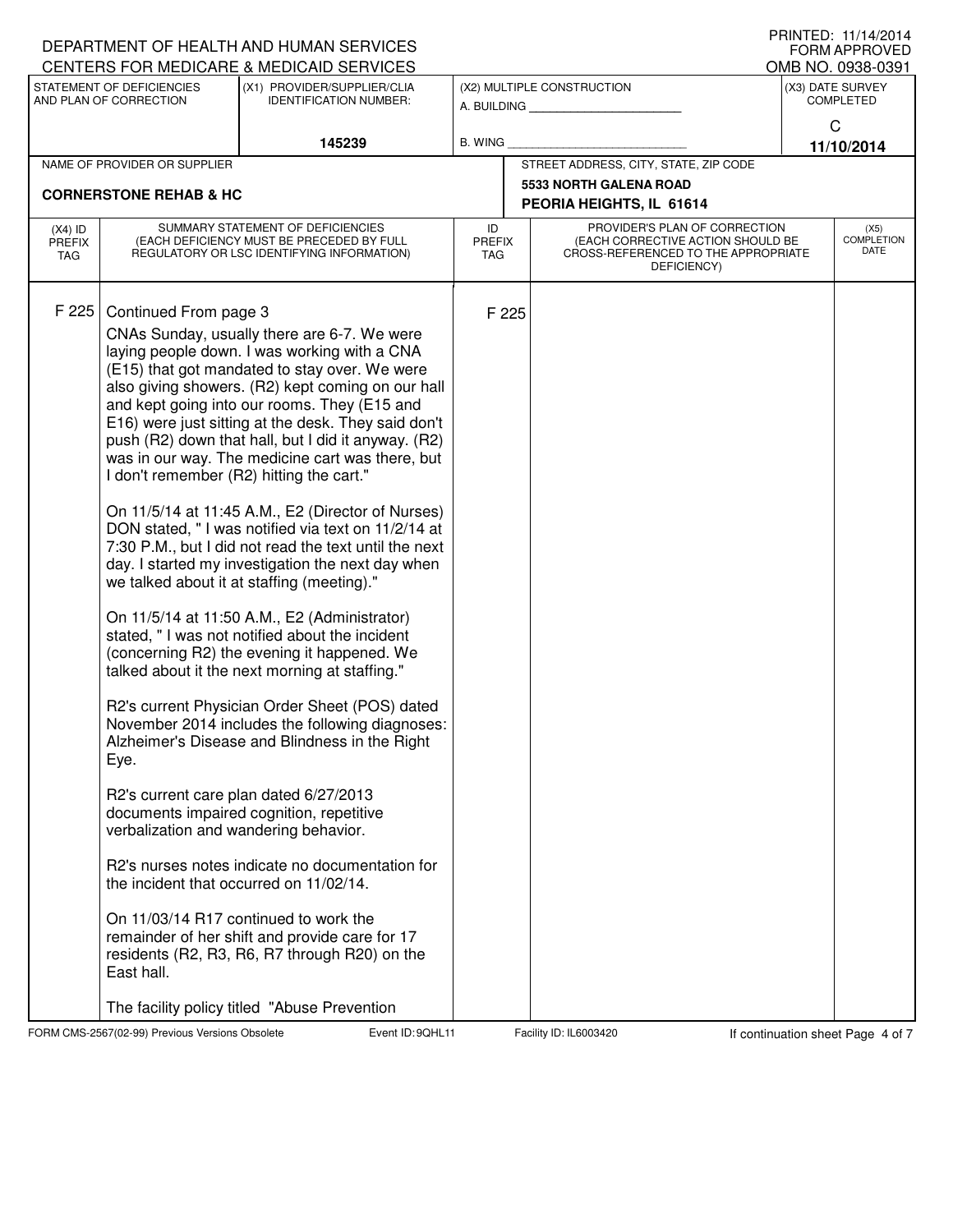|                                                                                      |                                                                                                                                                                                                         | DEPARTMENT OF HEALTH AND HUMAN SERVICES                                                                                                                                                                                                                                                                                                                                                                                                                                                                                                                                                                                                                        |                                           |                                                                                                                          | FORM APPROVED              |
|--------------------------------------------------------------------------------------|---------------------------------------------------------------------------------------------------------------------------------------------------------------------------------------------------------|----------------------------------------------------------------------------------------------------------------------------------------------------------------------------------------------------------------------------------------------------------------------------------------------------------------------------------------------------------------------------------------------------------------------------------------------------------------------------------------------------------------------------------------------------------------------------------------------------------------------------------------------------------------|-------------------------------------------|--------------------------------------------------------------------------------------------------------------------------|----------------------------|
|                                                                                      |                                                                                                                                                                                                         | CENTERS FOR MEDICARE & MEDICAID SERVICES<br>(X1) PROVIDER/SUPPLIER/CLIA                                                                                                                                                                                                                                                                                                                                                                                                                                                                                                                                                                                        |                                           |                                                                                                                          | OMB NO. 0938-0391          |
| STATEMENT OF DEFICIENCIES<br><b>IDENTIFICATION NUMBER:</b><br>AND PLAN OF CORRECTION |                                                                                                                                                                                                         |                                                                                                                                                                                                                                                                                                                                                                                                                                                                                                                                                                                                                                                                | (X2) MULTIPLE CONSTRUCTION<br>A. BUILDING | (X3) DATE SURVEY<br><b>COMPLETED</b>                                                                                     |                            |
| 145239                                                                               |                                                                                                                                                                                                         | <b>B. WING</b>                                                                                                                                                                                                                                                                                                                                                                                                                                                                                                                                                                                                                                                 |                                           | $\mathsf{C}$<br>11/10/2014                                                                                               |                            |
| NAME OF PROVIDER OR SUPPLIER                                                         |                                                                                                                                                                                                         |                                                                                                                                                                                                                                                                                                                                                                                                                                                                                                                                                                                                                                                                |                                           | STREET ADDRESS, CITY, STATE, ZIP CODE                                                                                    |                            |
| <b>CORNERSTONE REHAB &amp; HC</b>                                                    |                                                                                                                                                                                                         |                                                                                                                                                                                                                                                                                                                                                                                                                                                                                                                                                                                                                                                                |                                           | 5533 NORTH GALENA ROAD<br>PEORIA HEIGHTS, IL 61614                                                                       |                            |
| $(X4)$ ID<br><b>PREFIX</b><br>TAG                                                    |                                                                                                                                                                                                         | SUMMARY STATEMENT OF DEFICIENCIES<br>(EACH DEFICIENCY MUST BE PRECEDED BY FULL<br>REGULATORY OR LSC IDENTIFYING INFORMATION)                                                                                                                                                                                                                                                                                                                                                                                                                                                                                                                                   | ID<br><b>PREFIX</b><br>TAG                | PROVIDER'S PLAN OF CORRECTION<br>(EACH CORRECTIVE ACTION SHOULD BE<br>CROSS-REFERENCED TO THE APPROPRIATE<br>DEFICIENCY) | (X5)<br>COMPLETION<br>DATE |
| F 225<br>F 226<br>$SS=E$                                                             | Continued From page 4<br>resident contact until the results of the<br>administrator or designee."<br>483.13(c) DEVELOP/IMPLMENT<br>ABUSE/NEGLECT, ETC POLICIES<br>policies and procedures that prohibit | Program Policy" directs staff, "Employees are<br>required to immediately report any occurrences of<br>potential/alleged mistreatment, neglect, and<br>abuse of residents and misappropriation of<br>resident property they observe, hear about, or<br>suspect to a supervisor and the administrator."<br>The policy further directs staff, "Employees of this<br>facility who have been accused of mistreatment,<br>neglect, abuse or misappropriation of resident<br>property will be immediately removed from<br>investigation have been reviewed by the<br>The facility must develop and implement written<br>mistreatment, neglect, and abuse of residents | F 225<br>F 226                            |                                                                                                                          |                            |
|                                                                                      | by:<br>sample.<br><b>FINDINGS INCLUDE:</b>                                                                                                                                                              | and misappropriation of resident property.<br>This REQUIREMENT is not met as evidenced<br>Based on interview and record review, the facility<br>failed to follow their policy for investigating an<br>allegation of abuse, and protecting a resident<br>during an investigation of abuse. This failure<br>affects six of nine residents (R2, R3, R6, R7, R8<br>and R9) reviewed for a abuse in a sample of nine<br>and 11 residents (R10-R20) in the supplemental<br>On 11/5/14 at 12:00 P.M., E14 (Certified Nursing<br>Assistant) CNA stated, "Around 7:00 to 8:00                                                                                           |                                           |                                                                                                                          |                            |

FORM CMS-2567(02-99) Previous Versions Obsolete **12 Continuation Sheet Example 2** Facility ID: IL6003420 If continuation sheet Page 5 of 7

DEPARTMENT OF HEALTH AND HUMAN SERVICES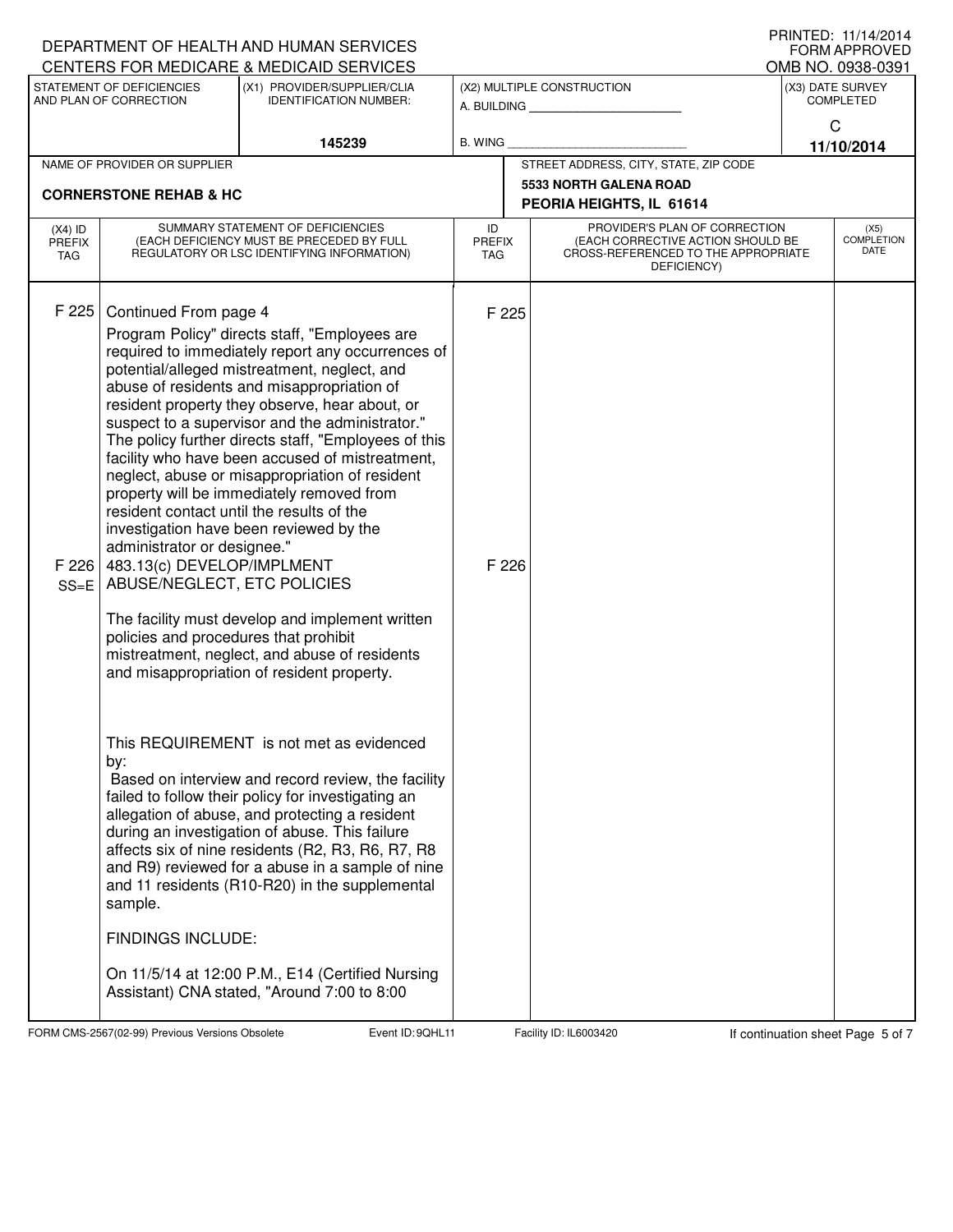|                                   |                                                                    | DEPARTMENT OF HEALTH AND HUMAN SERVICES<br>CENTERS FOR MEDICARE & MEDICAID SERVICES                                                                                                                                                                                                                                                                                                                                                                                                                                                                                                                                                                                                                                                                                                                                                                                                                                                                                                                                                                                                                                                                                                                                                                                                                                                                                                                                                                                                                                                                                                                                                                                                     |                                       |                                                                                                                          |                                      | FNIIVIED. II/I4/ZUI4<br><b>FORM APPROVED</b><br>OMB NO. 0938-0391 |  |
|-----------------------------------|--------------------------------------------------------------------|-----------------------------------------------------------------------------------------------------------------------------------------------------------------------------------------------------------------------------------------------------------------------------------------------------------------------------------------------------------------------------------------------------------------------------------------------------------------------------------------------------------------------------------------------------------------------------------------------------------------------------------------------------------------------------------------------------------------------------------------------------------------------------------------------------------------------------------------------------------------------------------------------------------------------------------------------------------------------------------------------------------------------------------------------------------------------------------------------------------------------------------------------------------------------------------------------------------------------------------------------------------------------------------------------------------------------------------------------------------------------------------------------------------------------------------------------------------------------------------------------------------------------------------------------------------------------------------------------------------------------------------------------------------------------------------------|---------------------------------------|--------------------------------------------------------------------------------------------------------------------------|--------------------------------------|-------------------------------------------------------------------|--|
|                                   | STATEMENT OF DEFICIENCIES<br>AND PLAN OF CORRECTION                | (X1) PROVIDER/SUPPLIER/CLIA<br><b>IDENTIFICATION NUMBER:</b>                                                                                                                                                                                                                                                                                                                                                                                                                                                                                                                                                                                                                                                                                                                                                                                                                                                                                                                                                                                                                                                                                                                                                                                                                                                                                                                                                                                                                                                                                                                                                                                                                            |                                       | (X2) MULTIPLE CONSTRUCTION<br>A. BUILDING                                                                                | (X3) DATE SURVEY<br><b>COMPLETED</b> |                                                                   |  |
| 145239                            |                                                                    |                                                                                                                                                                                                                                                                                                                                                                                                                                                                                                                                                                                                                                                                                                                                                                                                                                                                                                                                                                                                                                                                                                                                                                                                                                                                                                                                                                                                                                                                                                                                                                                                                                                                                         | <b>B. WING</b>                        |                                                                                                                          | C<br>11/10/2014                      |                                                                   |  |
| NAME OF PROVIDER OR SUPPLIER      |                                                                    |                                                                                                                                                                                                                                                                                                                                                                                                                                                                                                                                                                                                                                                                                                                                                                                                                                                                                                                                                                                                                                                                                                                                                                                                                                                                                                                                                                                                                                                                                                                                                                                                                                                                                         | STREET ADDRESS, CITY, STATE, ZIP CODE |                                                                                                                          |                                      |                                                                   |  |
|                                   | <b>CORNERSTONE REHAB &amp; HC</b>                                  |                                                                                                                                                                                                                                                                                                                                                                                                                                                                                                                                                                                                                                                                                                                                                                                                                                                                                                                                                                                                                                                                                                                                                                                                                                                                                                                                                                                                                                                                                                                                                                                                                                                                                         |                                       | <b>5533 NORTH GALENA ROAD</b><br>PEORIA HEIGHTS, IL 61614                                                                |                                      |                                                                   |  |
| $(X4)$ ID<br><b>PREFIX</b><br>TAG |                                                                    | SUMMARY STATEMENT OF DEFICIENCIES<br>(EACH DEFICIENCY MUST BE PRECEDED BY FULL<br>REGULATORY OR LSC IDENTIFYING INFORMATION)                                                                                                                                                                                                                                                                                                                                                                                                                                                                                                                                                                                                                                                                                                                                                                                                                                                                                                                                                                                                                                                                                                                                                                                                                                                                                                                                                                                                                                                                                                                                                            | ID<br><b>PREFIX</b><br>TAG            | PROVIDER'S PLAN OF CORRECTION<br>(EACH CORRECTIVE ACTION SHOULD BE<br>CROSS-REFERENCED TO THE APPROPRIATE<br>DEFICIENCY) |                                      | (X5)<br><b>COMPLETION</b><br>DATE                                 |  |
| F 226                             | Continued From page 5<br>called (E12)."<br>(E17) home that night." | o'clock (R2) was in (R2)'s wheelchair going down<br>the hallway. E17 (CNA) came up the hall with<br>(R2), pushing (R2) real fast. The medication cart<br>was in the hallway. I heard E17 say, 'No (R2)' and<br>saw (E17) grab (R2)'s wheelchair and push (R2)<br>into the med cart. (R2) started crying. I calmed<br>(R2) down a little bit and I asked E17 why did<br>she do that? (E17) didn't answer me. We were<br>working short (of staff) that night and (E17) had a<br>lot of lights going off on her hall. I reported it to<br>(E16) (Licensed Practical Nurse) right away.<br>(E16) said something to (E17) and then she<br>On 11/5/14 at 12:10 P.M., E12 (Licensed<br>Practical Nurse) stated, "I received a call from<br>the facility in the evening (11/2/14) concerning<br>(R2). (E16) (Licensed Practical Nurse) called and<br>said 'I just want to give you a heads up<br>concerning (R2). I witnessed a CNA, (E17) push<br>(R2) into a med cart.' I told (E16) to monitor (R2)<br>for bruising. I said I would notify the (Director of<br>Nursing) DON. The DON (E2) didn't answer, so I<br>texted her. I didn't call anyone else. I did not send<br>On 11/5/14 at 11:45 A.M., E2 (Director of Nurses)<br>DON stated, " I was notified via text on 11/2/14 at<br>7:30 P.M., but I did not read the text until the next<br>day. I started my investigation the next day when<br>we talked about it at staffing (meeting)."<br>On 11/5/14 at 11:50 A.M., E2 (Administrator)<br>stated, " I was not notified about the incident<br>(concerning R2) the evening it happened. We<br>talked about it the next morning at staffing."<br>On 11/03/14, R17 continued to work the | F 226                                 |                                                                                                                          |                                      |                                                                   |  |

FORM CMS-2567(02-99) Previous Versions Obsolete **12 Form Event ID: 9QHL11** Facility ID: IL6003420 If continuation sheet Page 6 of 7